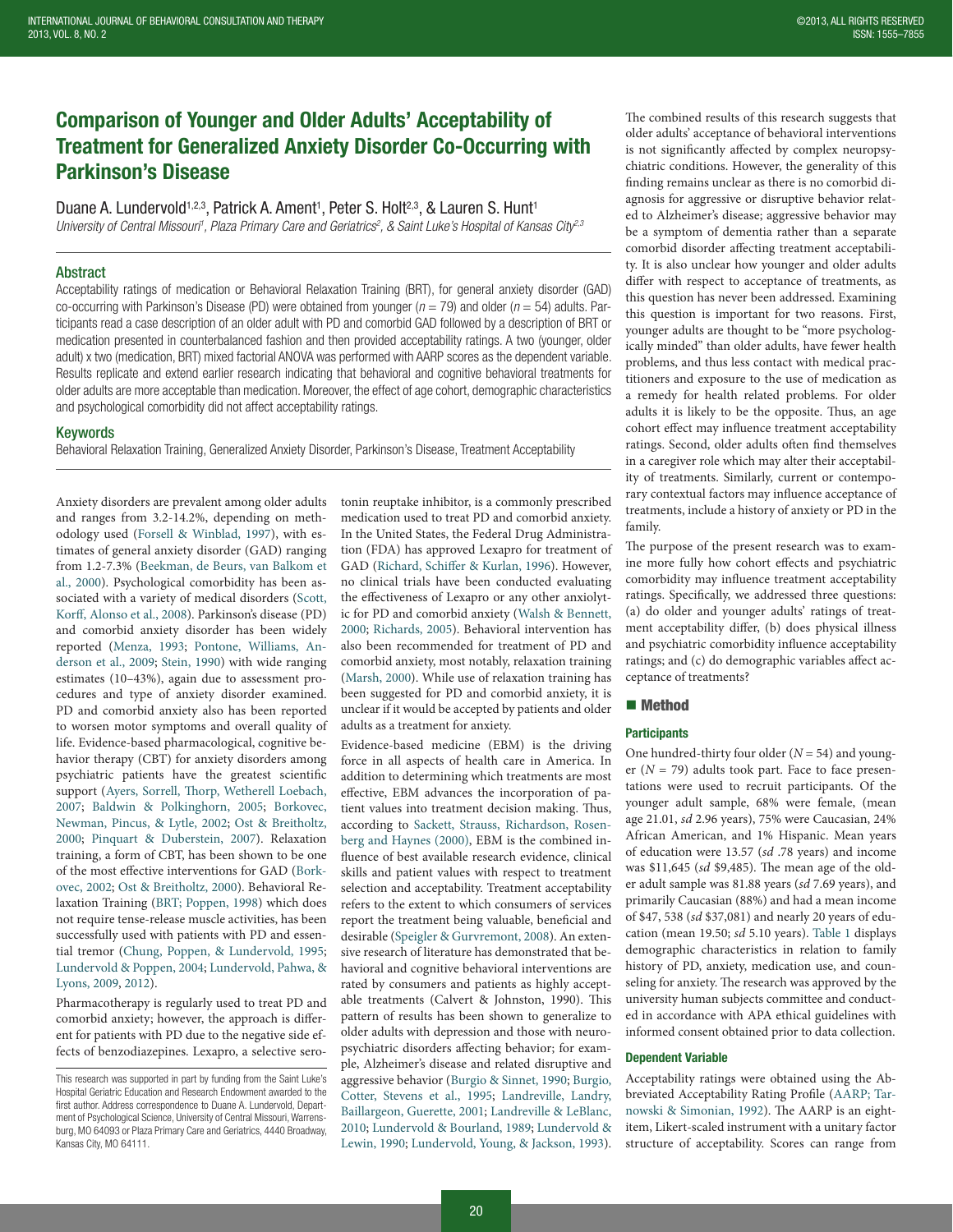8-48 with higher scores indicating greater acceptability.

# **Recruitment**

Younger adults were recruited from multiple sections of a freshman level Psychology course at a medium-sized Midwestern university. These students had not been exposed to any course work in psychopathology or psychological treatment. Students may have received a small number of extra credit points or fulfilled a regular class requirement by taking part. Older adults were recruited from retirement communities and community service agencies serving independent living older adults residing in the metropolitan area of a medium-sized southern Midwestern city.

#### Procedure

The project was described to participants and consent obtained. Data collection was done in groups ranging in size from five to 30 individuals. A demographic questionnaire was completed. The participant then read a description of an older adult with PD and comorbid GAD. PD symptoms emphasized tremor, impairment in balance and gait, increased muscle tone (rigidity), and stooped posture. GAD symptoms were described in relation to apprehension, worry, and fear. Because PD may produce altered autonomic activity, increased muscle tension and gastrointestinal distress (Richards, 2005), these symptoms of GAD were not described. Following the case scenario, of one of two treatments, medication or Behavioral Relaxation Training (BRT), was presented in counter balanced order. Medication was described as a single, 10 mg dose of Lexapro, commonly prescribed for treatment of GAD among PD patients. Participants were then instructed to answer the AARP in relation to use of medication to treat GAD. BRT used to manage GAD was then described followed by written instructions to complete the acceptability ratings questionnaire.

#### Design and analysis

Point biserial correlation was used to analyze re‑ lationships between demographic variables and treatment acceptability ratings for medication and BRT. A two (age)  $\times$  two (treatment) mixed factorial ANOVA was performed with AARP scores as the dependent variable. Age of group was the between subjects factor and medication and BRT served as the repeated factor.

## **Results**

[Table 2](#page-1-1) displays results of the point by serial correlation between demographic variables and treatment acceptability ratings. Only one demographic variable (history of counseling) was significantly related to acceptability of treatment. A significant main effect for treatment type with BRT rated as more acceptable than medication  $(F(1,131) = 14.71,$  $p < .001$ ,  $\eta^2 = .101$ , observed power = .980). There was no difference between age groups in treatment type ratings  $(F(1,13) = .009, p = .924, \eta^2 = .000,$ observed power  $= .051$ ), nor was there a signifi-



<span id="page-1-2"></span>

Figure 1. Means of AARP medication and BRT ratings for younger and older adult groups with 95% CI error bars.

cant interaction between age group and treatment type ratings  $(F(1,131) = .895, p = .171, \eta^2 = .014,$ observed power = .277). See [Table 2](#page-1-1) for the group summary statistics and [Figure 1](#page-1-2) for error bar representation of the results.

### **Discussion**

Research has consistently found that the cognitive behavioral treatments are more acceptable than medication for treatment of challenging behavior of children and older adults with neuropsychiat-

<span id="page-1-0"></span>Table 1. Percent of older and younger adults reporting a positive history related to anxiety or Parkinson's disease.

|                                                     | Younger | Older |
|-----------------------------------------------------|---------|-------|
| Immediate Family with PD                            | 0.0     | 15.7  |
| <b>Extended Family with PD</b>                      | 6.3     | 6.0   |
| Immediate Family with Anxiety                       | 27.8    | 24.1  |
| <b>Extended Family with Anxiety</b>                 | 26.6    | 8.0   |
| Have you ever had anxiety?                          | 17.7    | 23.5  |
| Do you now have anxiety?                            | 16.5    | 30.0  |
| Are you now taking medication for anxiety?          | 8.9     | 13.7  |
| Have you ever taken medication for anxiety?         | 17.7    | 31.4  |
| Have you ever received counseling for anxiety?      | 10.1    | 9.6   |
| Are you currently receiving counseling for anxiety? | 1.3     | 3.8   |

<span id="page-1-1"></span>Table 2. Relationship between demographic variables and treatment acceptability ratings.

|                                             | AARP-Med |     |        | AARP-BRT |  |
|---------------------------------------------|----------|-----|--------|----------|--|
|                                             | r        | р   | r      | р        |  |
| Immediate family with PD                    | $-19$    | .03 | .05    | .60      |  |
| Extended family with PD                     | .01      | .88 | $-06$  | .52      |  |
| Immediate family with anxiety               | $-21$    | .03 | .03    | .75      |  |
| Extended family with anxiety                | $-16$    | .18 | $-16$  | .07      |  |
| Have you ever had anxiety                   | $-.01$   | .90 | $-12$  | .17      |  |
| Currently have anxiety                      | $-.02$   | .85 | $-.07$ | .41      |  |
| Currently taking medication for anxiety     | .08      | .39 | .15    | .09      |  |
| History of medication for anxiety           | $-19$    | .06 | .13    | .14      |  |
| History of receiving counseling for anxiety | $-11$    | .37 | .01    | .88      |  |
| Currently receiving counseling for anxiety  | .09      | .33 | .25    | .01      |  |